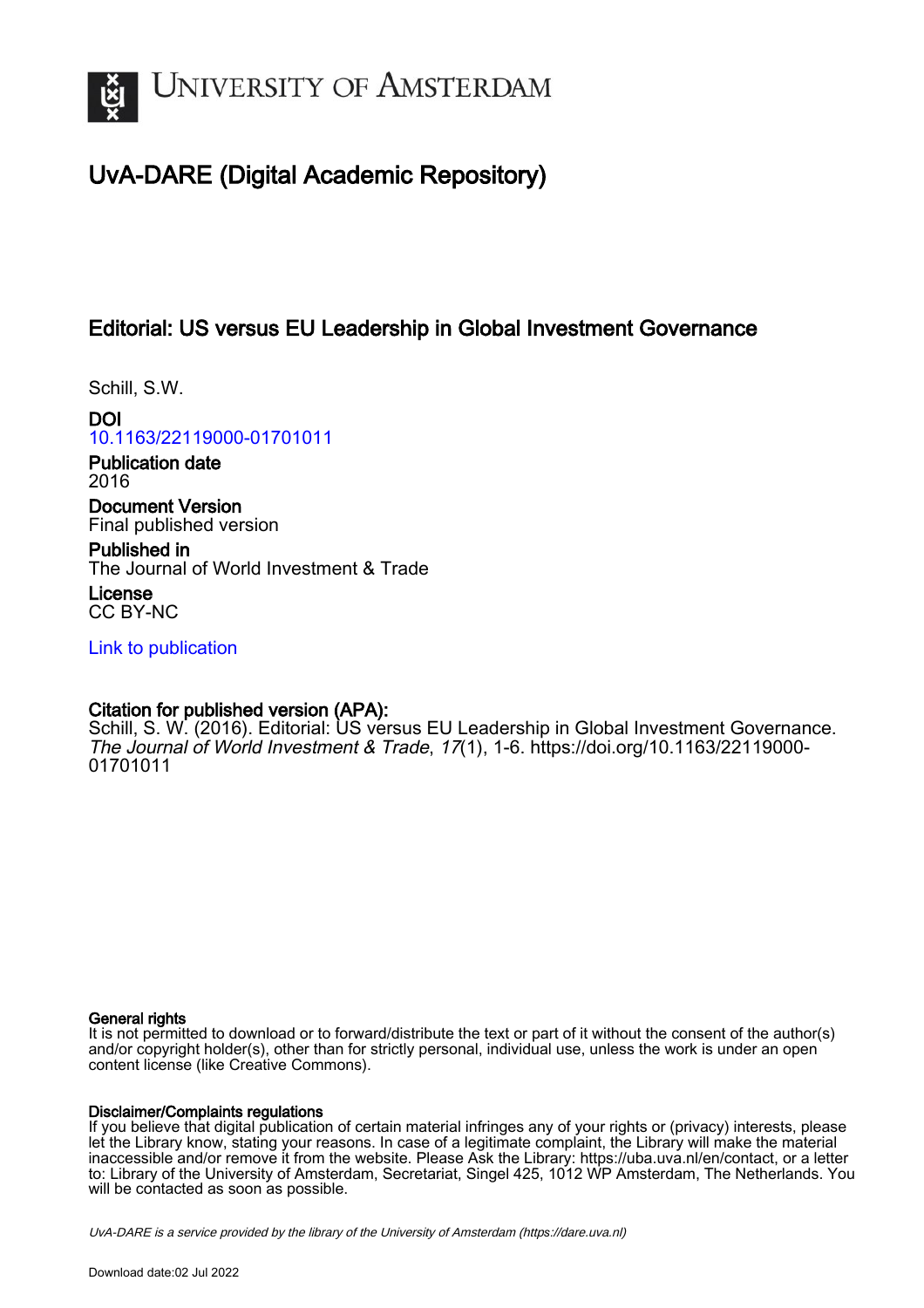

the journal of world investment & trade

17 (2016) 1-6

brill.com/jwit The Journal of World Investment & Trade Law \* Economics \* Politics

# **Editorial: US versus EU Leadership in Global Investment Governance**

*Bridging the Trade/Investment-Divide; In this Issue; 2015 in Retrospect and Roll of Honor*

The start of the new year is a time to look both back and into the future. 2015 was an extremely busy and no less forward-looking year for international investment law and investor-State dispute settlement (ISDS). The Transpacific Partnership (TPP), the biggest mega-regional yet, has been successfully concluded and contains a reformed version of investor-state arbitration to settle investment disputes.1 In Europe, the focus is on the Commission's proposal to create a permanent investment court, as part of the Transatlantic Trade and Investment Partnership (TTIP) and beyond.2 Arbitration, by contrast, seems almost out of the question for the way there. With these starkly contrasting visions about the future of ISDS, it is probably no exaggeration to say that we are at a historic juncture regarding the future structure of investment governance. While the United States, as indicated by TPP, favors in essence a continuation of the loosely institutionalized system of one-off arbitration, although with additional safeguards and subject to transparency, Europe aims at building new institutions. Whose approach will succeed is not only a matter of bargaining power on both sides of the Atlantic; it will be key to whose vision for governing international investment relations is more attractive at a global level.

The United States, as often in international politics, is taking a pragmatic and realistic approach. Concerns about ISDS and regulatory space are taken into account as just one element in the much broader endeavor to integrate different national economies, including between developed economies, in order to have more open markets that benefit all participating actors. No doubt,

This is an open access article distributed under the terms of the Creative Commons Attribution-NonCommercial 3.0 Unported (CC-BY-NC 3.0) License,<http://creativecommons.org/licenses/by-nc/3.0/>

<sup>1</sup> The text of TPP (final, but subject to legal review for accuracy, clarity and consistency) is available at [<https://ustr.gov/trade-agreements/free-trade-agreements/trans-pacific](https://ustr.gov/trade-agreements/free-trade-agreements/trans-pacific-partnership/TPP-Full-Text) [-partnership/TPP-Full-Text>](https://ustr.gov/trade-agreements/free-trade-agreements/trans-pacific-partnership/TPP-Full-Text) accessed 16 November 2015.

<sup>2</sup> See European Union Proposal for Investment Protection and Resolution of Investment Disputes (12 November 2015) <[http://trade.ec.europa.eu/doclib/docs/2015/november/tradoc](http://trade.ec.europa.eu/doclib/docs/2015/november/tradoc_153955.pdf) [\\_153955.pdf](http://trade.ec.europa.eu/doclib/docs/2015/november/tradoc_153955.pdf)> accessed 16 November 2015.

<sup>©</sup> Schill, 2016 | doi 10.1163/22119000-01701011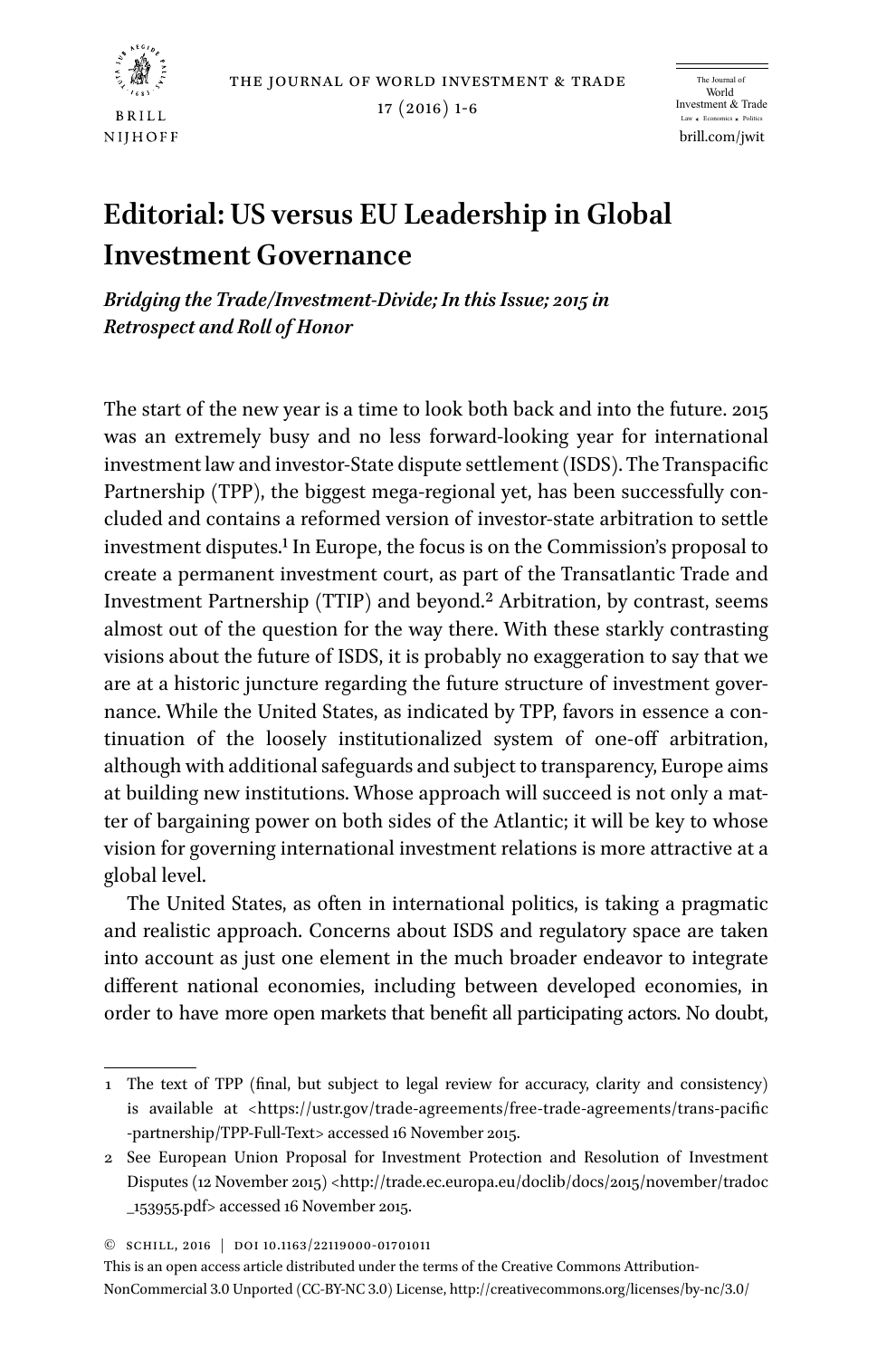this pragmatism is also possible because North-America already had a controversial public debate about investment disciplines when the first NAFTA cases were coming more than a decade ago. The public debate in many quarters in Europe, by contrast, is highly polarized and chiefly focused on how best to preserve regulatory autonomy at home, with more open markets seemingly perceived as a threat rather than a boon for European interests. It also comes at the inopportune moment when the Commission has already concluded its first international trade and investment agreements with Canada and Singapore. The gap between two of the world's biggest economic powers could thus not be starker. While the United States is spearheading developments in international trade and investment negotiations, Europe is still struggling to define the ultimate contours of its international trade and investment policy. At best, the European debate will result in a more principled, value-oriented and perhaps idealistic vision for global economic governance. At worst, Europe is losing global normative power because its inward-looking perspective hampers global leadership.

The Commission's proposal to create a permanent investment court is a strong vision and the text presented constitutes the first concrete step towards practical implementation. While many tricky details remain – for example how to make the court compatible with the ICSID Convention, how to enforce resulting decisions, how to integrate domestic courts better, or how to keep multilateral processes open – the Commission's political courage and craftsmanship merit applause. The proposal breathes the right spirit: to transform investor-state arbitration into a truly public, fully transparent, more predictable and balanced system of global adjudication. However, what some contributors to the debate in Europe seem to forget is that the creation of such an institution requires the agreement of partners, including, but not limited to, the United States. If it becomes a deal-breaker for TTIP, Europe is likely to lose more global influence as the United States is already turning its head towards the Pacific. This does not mean that the idea of a permanent investment court should not be pursued. On the contrary, this idea it likely better suited to deal with the problems in investment governance than the current system of oneoff arbitration. But fallback options – and this means a reformed version of investor-state arbitration, perhaps with a permanent appeals body – should not be categorically ruled out given US hesitation vis-à-vis permanent international courts. To foreclose this way forward categorically would be a great mistake, widen the transatlantic gap, and lead European visions on trade and investment governance into a cul-de-sac.

Most critically, the permanent court is currently demanded above all by pointing to shortcomings with investor-state arbitration. It is justified as a cure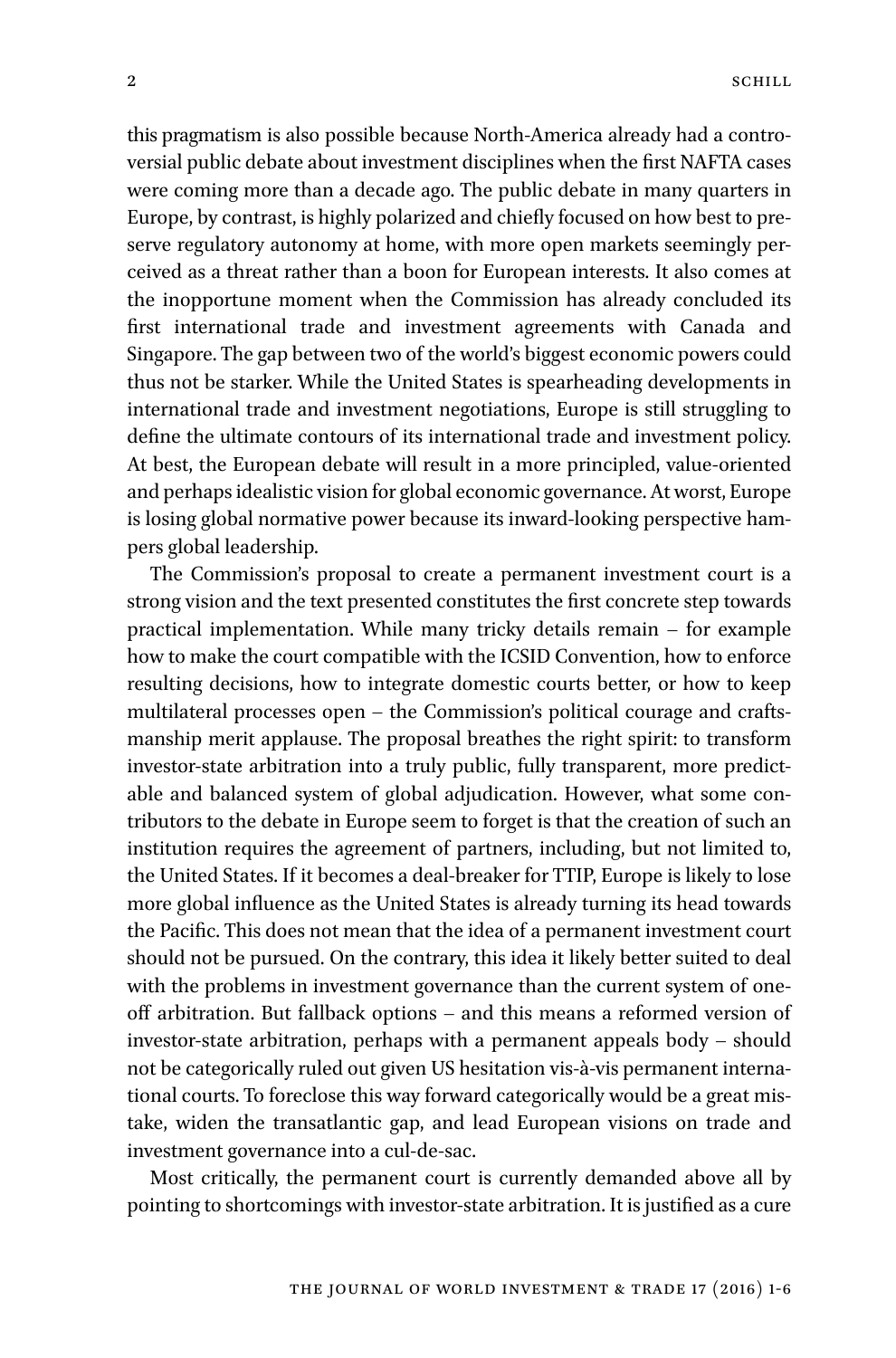to an ill, rather than as the foundation and lodestar of a new paradigm. At the same time, side-effects and hangovers are too little considered. A permanent court could, much more than arbitration, develop its own institutional dynamics and become even more independent from government influence than is currently the case with arbitration. The courts in Luxembourg and Strasbourg are perfect examples for the unexpected dynamics permanent international courts can develop. If a permanent investment court is no more than medicine, there are less fundamental ways of curing the ills investor-state arbitration has produced. The right cures are already present in the EU's approach in its trade and investment agreements with Canada and Singapore, which are similar to provisions in TPP. They include full transparency of dispute settlement, the introduction of stricter ethics rules to ensure independence and impartiality of arbitrators, legislative counterweights in the form of committees that can issue binding interpretations, the clarification to substantive treaty standards, the introduction of (perhaps too many) exceptions, and the commitment to discuss the establishment of an appeals mechanism in the future. These elements are likely sufficient, but also necessary, to cure deficits with how investor-state arbitration has been running so far.

Yet, to make a stronger case for a permanent investment court as an independent public good, more is needed than thinking of it only as medicine for introverted sensitivities. It needs to be seen – and sold – as an entirely different ball game that can attract attention and excitement on both sides of the Atlantic (and beyond) – as a way to shape the future institutional infrastructure of the global economy in ways that are more in line with fundamental constitutional values, such as democracy, the rule of law, and the protection of economic and non-economic concerns, than the present system. It is in emphasizing these constitutional elements in an outward-looking perspective that Europe can develop a decidedly value-oriented and perhaps idealistic, but no less realistic, vision for global investment governance that could put it back into a leadership position in shaping investment law's global future.

#### **Bridging the Trade/Investment-Divide**

The start of the new year is also an occasion for reflection on the vision of JWIT to bridge the trade/investment-divide. This divide shows in different institutional structures (multilateral agreements with a centralized dispute settlement mechanism in the WTO, on the one hand, a web of many thousand bilateral agreements implemented through one-off arbitration, on the other) and the formation of different epistemic communities – international trade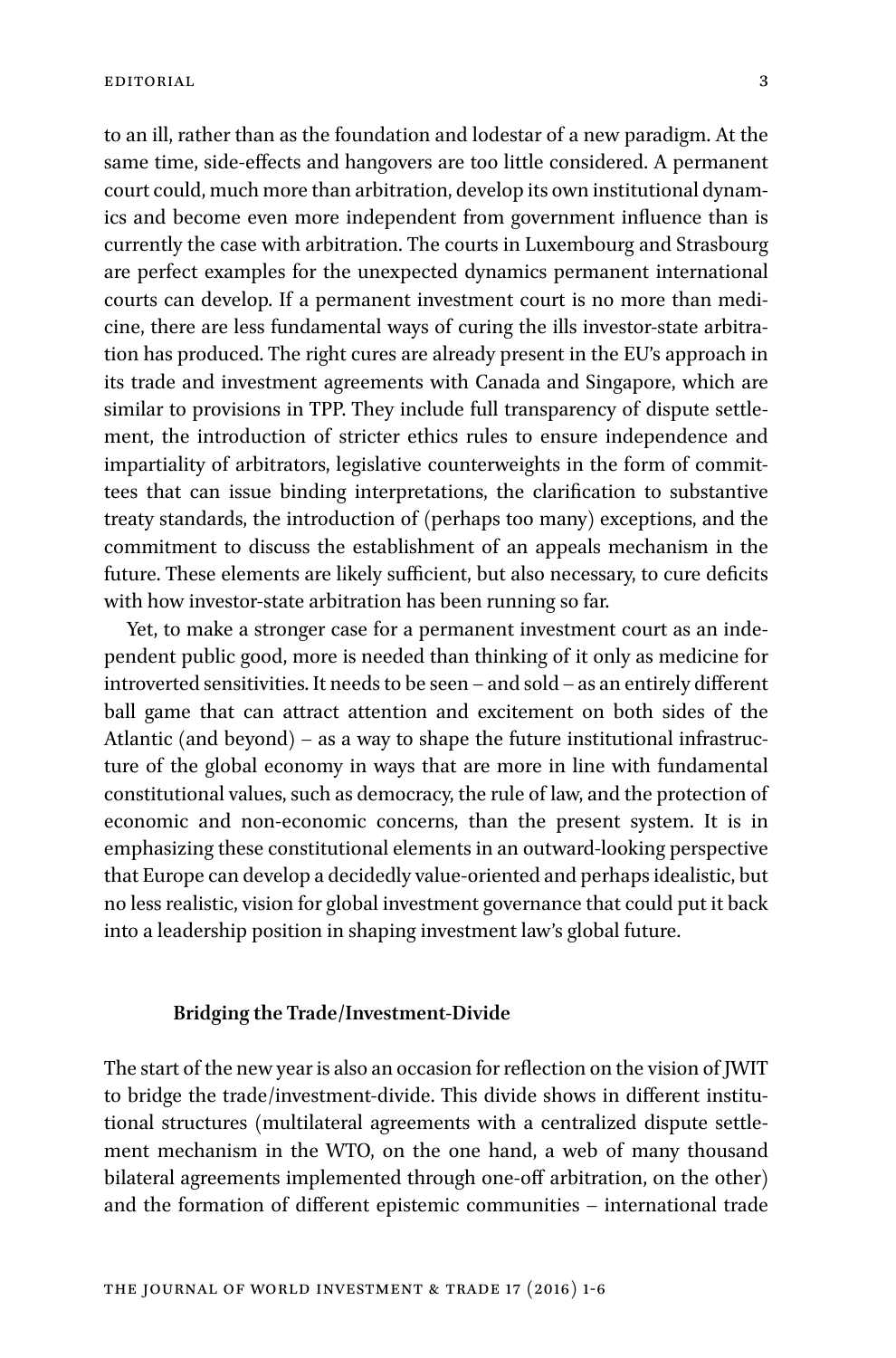lawyers and international investment lawyers – that all too often interact too little. Yet, that the trade/investment-divide is difficult to defend has been dawning on policy-makers for quite some time now. And indeed trade and investment are increasingly seen as belonging together, economically with global value chains moving center stage in production of goods and services as well as from a regulatory perspective with the proliferation of preferential trade and investment agreements (PTIAs) and attempts to reintegrate investment issues into the WTO.

At the same time, the reintegration of trade and investment rules unchains the two formerly distinct fields and requires thinking them together (in conceptual as well as technical terms). Exclusive knowledge in either of the two fields will not suffice anymore to navigate either trade or investment rules. On the investment side, the interpretation of investment rules in a PTIA will change with the inclusion of other areas in the same agreement, as the recent decision in *Al Tamimi v Oman* shows.3 Similarly, new provisions in investment agreements, such as general exceptions modelled on Art. XX GATT or Art. XIV GATS, may call for expertise in WTO jurisprudence. Conversely, on the trade side, an understanding of the functioning and effect of individual international remedies is needed to design regulatory measures to pursue public policies successfully. Hence, to be an international economic lawyer will require a comprehensive perspective encompassing both trade and investment.

Most importantly, the reintegration of trade and investment should not be understood as one field colonizing the other – a danger that exists when the institutional advantage of the WTO or the superiority of the jurisprudence of the WTO Appellate is invoked vis-à-vis investment law and investor-state arbitration, or vice versa when differences between trade and investment are emphasized in order to isolate the latter from the former and undermine the claim of authority of trade lawyers. Such attitudes only alienate actors in both fields and create obstacles to the successful integration that is needed from both an economic and regulatory perspective. Instead, we should think of ways how the investment and trade communities can learn from each other, what investment law can learn from the WTO experience, both institutionally (e.g. in the current debates about creating permanent dispute settlement structures) and in resolving tensions between economic interests and competing concerns, such as human rights, the environment or development, an area where the WTO has had a much longer experience. Conversely, trade law and trade lawyers have much to learn from investment law. The proliferation of

<sup>3</sup> See *Adel A Hamadi Al Tamimi v Sultanate of Oman*, ICSID ARB/11/33, Award (3 November 2015) paras 387–390.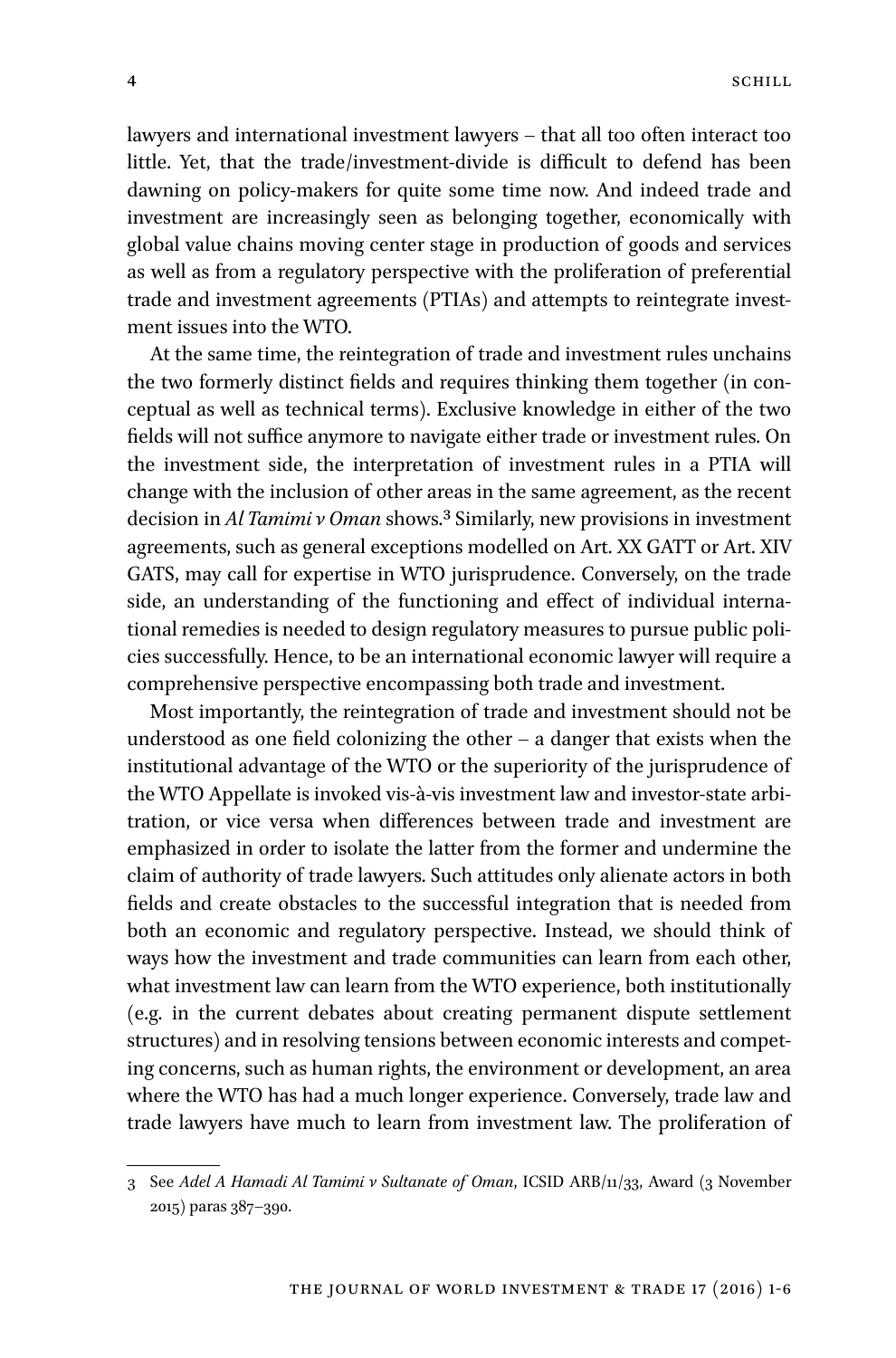PTIAs, for example, and the problems this creates, is an area where creative solutions can draw on debates about fragmentation and system-building in international investment law. Similarly, investment dispute settlement may have a lesson or two to teach to trade law on questions of effective dispute settlement and procedure. What is important, in the end, is to respect each other's expertise and realize that the reintegration between trade and investment is not a one-way street.

Scholarship, in my view, has an important role to play in bridging the gap, in showing where commonalities are most obvious and interaction most fruitful, but also where tensions and conflicts exists and how they can be mitigated. For this purposes, an active thinking about problems from both a trade law and an investment law angle is important, as well as studies that explore where and how both fields can best learn from each other. JWIT expressly wants to be a platform for encouraging scholarship that bridges the trade/investment-divide, that considers a certain issue from both the angle of international trade and international investment law, that considers the interaction between trade and investment rules and institutions, that compares regulatory approaches in trade and investment law and the problem-solving strategies adopted in each field and more generally that considers what investment law can learn from trade law and vice versa. In that sense, JWIT understands itself not only as a journal focusing on issues relating to foreign investment in the narrow sense. Instead, we want to embed international investment relations into broader questions of international economic governance and thereby help to bridge the trade/investment-divide. JWIT wants to be a journal for the investment as much as for the trade community.

#### **In this Issue**

The content of the present issue is a good example of the type of scholarship that bridges the trade/investment-gap. Andrew D. Mitchell, Elizabeth Sheargold, and Tania Voon undertake a comparative analysis of how WTO and investment law enshrine and contribute to good governance in respect of procedural fairness, transparency, and reasonable administration of government measures. Despite textual differences between both regimes, they stress commonalities of the underlying approaches and philosophies and support mutual cross-fertilization in dispute settlement. Rudolf Adlung's article also engages in a comparative exercise, this time focusing on commonalities and mutual inconsistencies of how foreign investments in services are addressed in investment treaties and under GATS. He identifies scope for conflict-preventing